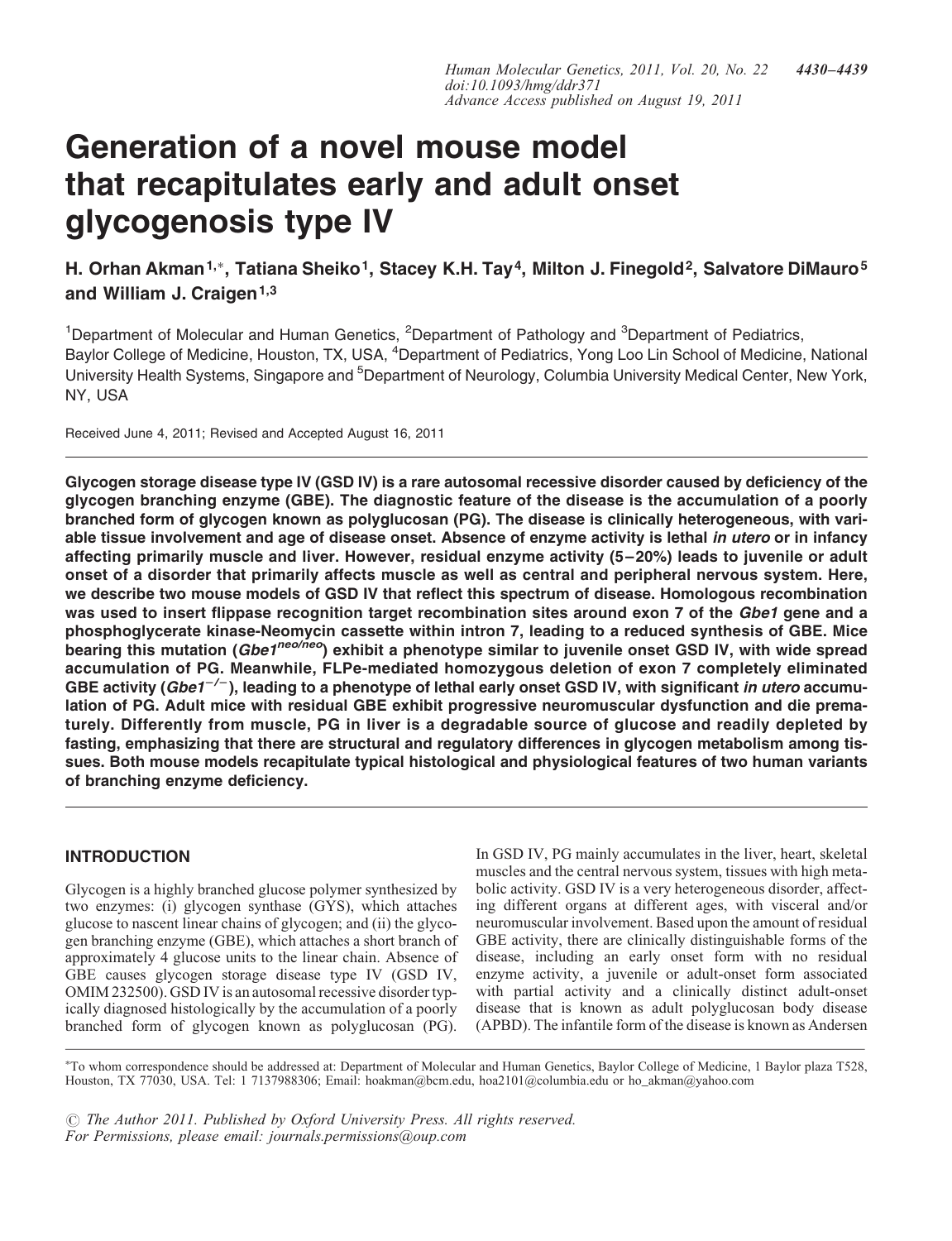<span id="page-1-0"></span>

**Figure 1.** Gene targeting and molecular characterization of a GBE-deficient mouse model. (A) A partial map of the *Gbe1* locus and the targeting vector contain-<br>ing FRT sites flanking exon 7 before and after homologous re one allele of the Gbe1 gene by Flpe recombinase. Subsequent breeding of heterozygous mice indicated by Gbe1<sup>+/2</sup> creates a Gbe1 knockout mouse (Gbe1<sup>2</sup>) (B) Agarose gel electrophoresis shows the genotyping of PGK-neomycin cassette positive and negative mice, primers used for the PCR are indicated in (A) as F and B. (C) Agarose electrophoresis shows the genotyping of exon 7 knockout, heterozygous and wild-type embryos, the primers used for genotyping are indicated as F, R and B. (D) RT–PCR analysis of the mRNA extracted from neonatal muscle tissue, using primers spanning exons 5 –10. (E) The sequence analysis from exons 6–8 from the RT–PCR product shown in (D) from WT (top) and  $Gbe1^{-/-}$  (bottom) cDNA.

disease and is typically due to the absence of GBE activity. The clinical features include failure to thrive, hepatosplenomegaly and progressive liver cirrhosis, typically leading to death in early childhood ([1\)](#page-8-0). The neuromuscular presentation of the disease can be separated into four groups based upon the age at onset: perinatal, presenting as fetal akinesia and perinatal death; congenital, with hypotonia and death in early infancy; childhood, with myopathy and/or cardiomyopathy; and adult, with isolated myopathy or APBD. APBD was first described in 1971 ([2\)](#page-8-0), and is characterized clinically by progressive upper and lower motor neuron dysfunction, marked distal sensory loss (mainly in the lower extremities), early neurogenic bladder, cerebellar dysfunction and dementia  $(3-7)$  $(3-7)$  $(3-7)$  $(3-7)$ . The typical neuropathologic findings are numerous large PG bodies in peripheral nerves, cerebral hemispheres, basal ganglia, cerebellum and spinal cord [\(5](#page-8-0),[7,8](#page-8-0)). Isolated cases of PG myopathy without peripheral nerve involvement have also been described.

Currently, no treatment is available for GSD IV, although liver transplantation has been performed in patients with apparently isolated liver involvement [\(9](#page-8-0)). Two naturally occurring animal models of GBE deficiency, American quarter horses and Norwegian forest cats, are not practical laboratory animals [\(10](#page-8-0),[11\)](#page-8-0). Therefore, we developed a mouse model of GBE deficiency in order to better understand the pathogenesis of the disease and to test therapeutic strategies.

# RESULTS

## Generation of mice lacking GBE

A mouse model of GBE deficiency was generated by introducing flippase recognition target (FRT) recombination sequences upstream and downstream of the mouse Gbe1 exon 7 via homologous recombination (Fig. 1A). A representative PCR analysis of genotyping is shown in Figure 1B.  $Gbe1^{+/Neo}$  animals were intercrossed to generate  $GbeI^{neo/neo}$  mice, or were bred to a Flpe-expressing mice strain  $(GT(ROSA)^{26Sor-Flpe})$  in order to delete the sequences between two FRT sites (represented by the open triangles in Fig. 1A). PCR analysis using primers that bind upstream and downstream of exon 7 amplifies a 160 bp DNA fragment instead of a 3020 bp DNA fragment after deletion of the intervening region containing exon 7 and the phosphoglycerate kinase (PGK)-Neomycin cassette. The third reverse primer located downstream of the 5′ FRT site amplifies wild-type DNA in the same PCR reaction in order to detect heterozygous and wild-type litters (Fig. 1C). The resulting heterozygous exon 7-deleted mice  $(Gbe1^{+/-})$  were interbred to obtain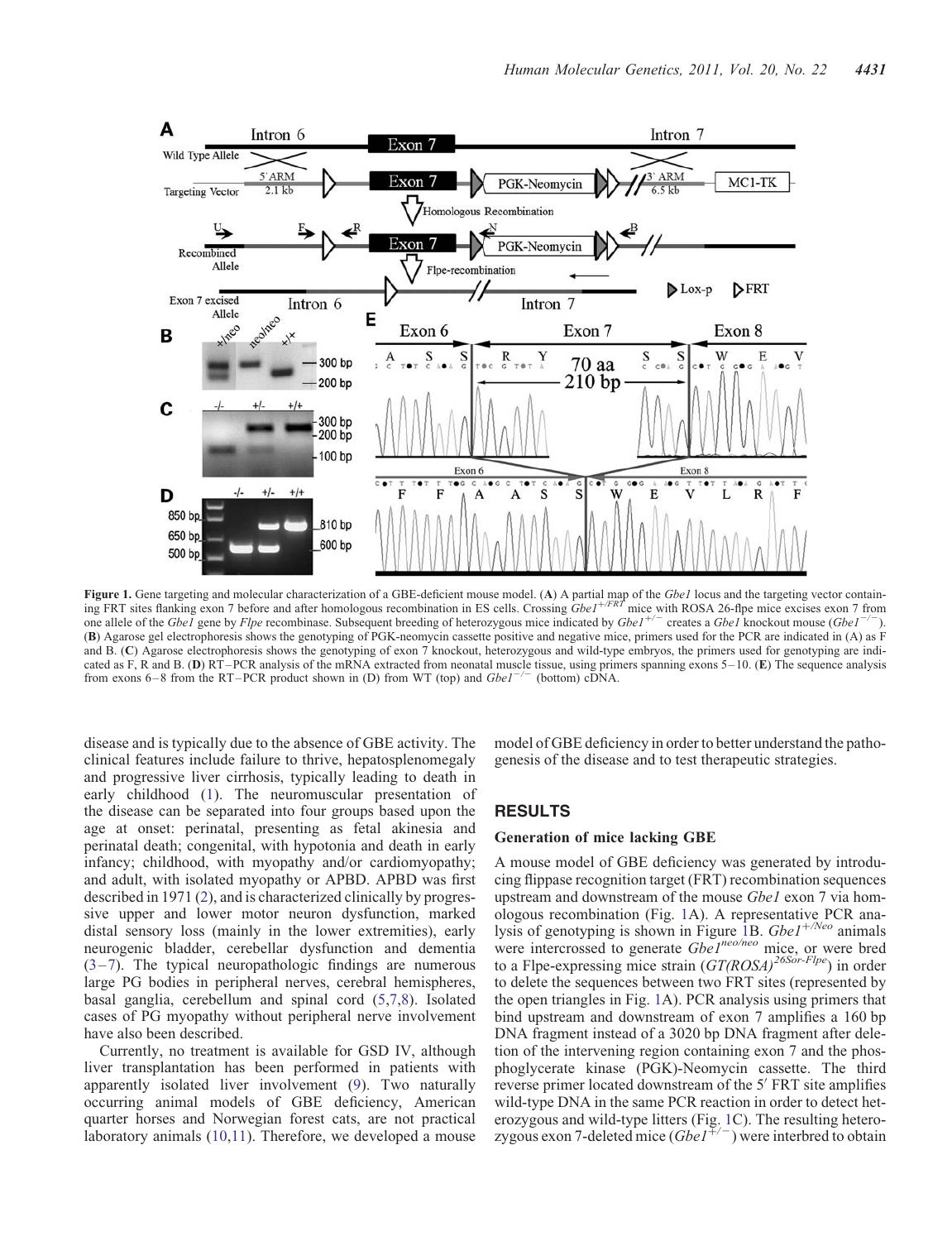<span id="page-2-0"></span>homozygous animals. In order to confirm the absence of exon 7, total muscle RNA isolated from newborn litters of  $Gbe1^{+/-}$ parents was isolated and amplified by reverse transcriptionpolymerase chain reaction (RTPCR) analysis. The PCR primers were designed to amplify an 810 bp wild-type Gbe1 mRNA fragment spanning exons  $4 - 10$  that are 54 kb apart in genomic DNA. After FLPe-mediated deletion, a 210 bp long fragment corresponding to exon 7 was absent from the cDNA (Fig. [1D](#page-1-0) and E). RT –PCR products were sequenced to demonstrate the exact location of the deletion (Fig. [1](#page-1-0)E).

## GBE-deficient embryos are stillborn after a normal gestation

Loss of GBE activity in humans can lead to in utero death [\(12](#page-8-0)–[14](#page-8-0)).  $Gbel^{-/-}$  mice likewise die at or soon after birth. In order to analyze the time of death of  $Gbe1^{-/-}$  embryos, we performed timed mating of Gbe $1^{+/-}$  animals. Litter size and genotype analysis demonstrate that  $Gbel^{-/-}$  pups have normal embryonic survival. The mice are comparable to heterozygous and wild-type littermates in terms of size and appearance at E17.5 and after birth (Fig. 2A and B). Ultrasound analysis of E20 pregnant females did not identify any abnormalities in morphology or cardiac function (data not shown). Segregation of the deletion follows the expected Mendelian distribution: out of 49 pups, 12 were wild-type, 24 were heterozygous and 13 homozygous. Western blot analysis of muscle extracts obtained from embryos at E17.5 demonstrated the absence of GBE protein, while  $Gbe1^{+/-}$  and  $Gbe1^{+/+}$  animals express detectable GBE protein. In contrast, adult animals harboring the PGK-Neomycin cassette  $(Gbe1^{neo/neo})$  had a significantly reduced but still detectable amount of GBE protein in muscle and liver (Fig. 2D). Reduced GBE protein causes early death in homozygous mice. Seventeen recorded deaths were analyzed by MedCalc Software (MedCalc<sup>®</sup> Version 11.6.1.0 Copyright<sup> $\odot$ </sup> 1993 – 2011) and a Kaplan –Meier curve was plotted (Fig. 2E). No Gbe1<sup>neo/neo</sup> mice survived beyond 39 weeks.

## Effect of the absence GBE on glycogen content

We measured GBE activity in E17.5 embryonic muscle tissue. There was no detectable GBE activity in the  $Gbel^{-/-}$  tissue (Table 1), while  $GbeI^{neo/neo}$  animals had a low but detectable amount of GBE activity (Table [2](#page-3-0)). Next, we determined the glycogen content in muscle tissue from the different genotypes.  $Gbe1^{-/-}$  mice had a significantly reduced amount of measurable glycogen. However, in all  $Gbe1^{neo/neo}$  mice, examined muscle and liver glycogen content was significantly greater than in the controls, reflecting a greater accumulation of the abnormal PG. While the differences in glycogen content between  $Gbe1^{-/-}$  and  $Gbe1^{neo/neo}$  mice may simply reflect the time required to accumulate PG, it prompted us to determine the GYS activity and protein levels in the fetal and adult skeletal muscle samples. GYS activity can be measured with or without glucose 6-phosphate, which is a strong allosteric activator of GYS. Surprisingly, higher GYS activity was observed in  $Gbe1^{-/-}$  muscle relative to that of controls when the assay reaction lacked glucose 6-phosphate. However, in the presence of 10 mm glucose 6-phosphate, the GYS activity in  $GbeI^{-/-}$  skeletal muscle failed to match



Figure 2. Lack of GBE does not affect embryonic development. (A) Embryos at E17.5.  $Gbe1^{-/-}$ ,  $Gbe1^{+/-}$  and  $Gbe1^{+/+}$ , indicated by  $-/-$ ,  $+/-$  and  $+/+$ .<br>Note no evidence of hydrops fetalis. (B) Stillborn  $Gbe1^{-/-}$  and  $Gbe1^{+/+}$  neonates from the same litter are shown after being genotyped and fixed in 10% formalin. (C) Western blot analysis of GBE and GYS1 in muscle extracts obtained from  $Gbel^{-/-}$ .  $Gbel^{+/-}$  and  $Gbel^{+/+}$  embryos shown in (A). (D) Western blot analysis of GBE in adult muscle and liver tissue of  $Gbe1^{+/+}$ ,  $Gbe1^{+/Neo}$  and  $GbeI<sup>neo/heo</sup>$ . (E) Kaplan–Meier plot illustrates the incidence of death in Gbe1<sup>neo/neo</sup> versus Gbe1<sup>+/+</sup> mice.  $P < 0.0001$ , n = 17.

Table 1. Muscle glycogen content, GBE and GS activity

|              | Glycogen<br>content w/w | <b>GBE</b> activity<br>(mmol/min/mg) | GS activity (nmol/min/mg)<br>Without G6P | With G6P     |
|--------------|-------------------------|--------------------------------------|------------------------------------------|--------------|
| $Gbel^{-/-}$ | $0.8 + 1.6^*$           | $0 + 2^*$                            | $26 + 1.8^*$                             | $44 + 1.0^*$ |
| $Gbel^{+/-}$ | $13.1 + 3.13$           | $153 + 17$                           | $17 + 3.2$                               | $68 + 3.1$   |
| $Gbel^{+/+}$ | $10.5 + 1.5$            | $227 + 44$                           | $19 + 1.0$                               | $69 + 1.4$   |

Values represent the Mean  $\pm$  SD,  $*P < 0.01$  Gbe1<sup>-/-</sup> (n = 5) versus both  $Gbel^{-/+}$  (*n* = 4) and  $Gbel^{+/+}(n = 5)$ .

the enhanced GYS activity seen in  $Gbe1^{+/+}$  and  $Gbe1^{+/-}$ samples. As indicated in Table 1, the maximal activity of GYS was significantly lower than in control and heterozygous littermates, and the difference in responsiveness to glucose 6 phosphate likely reflects additional as yet unknown regulatory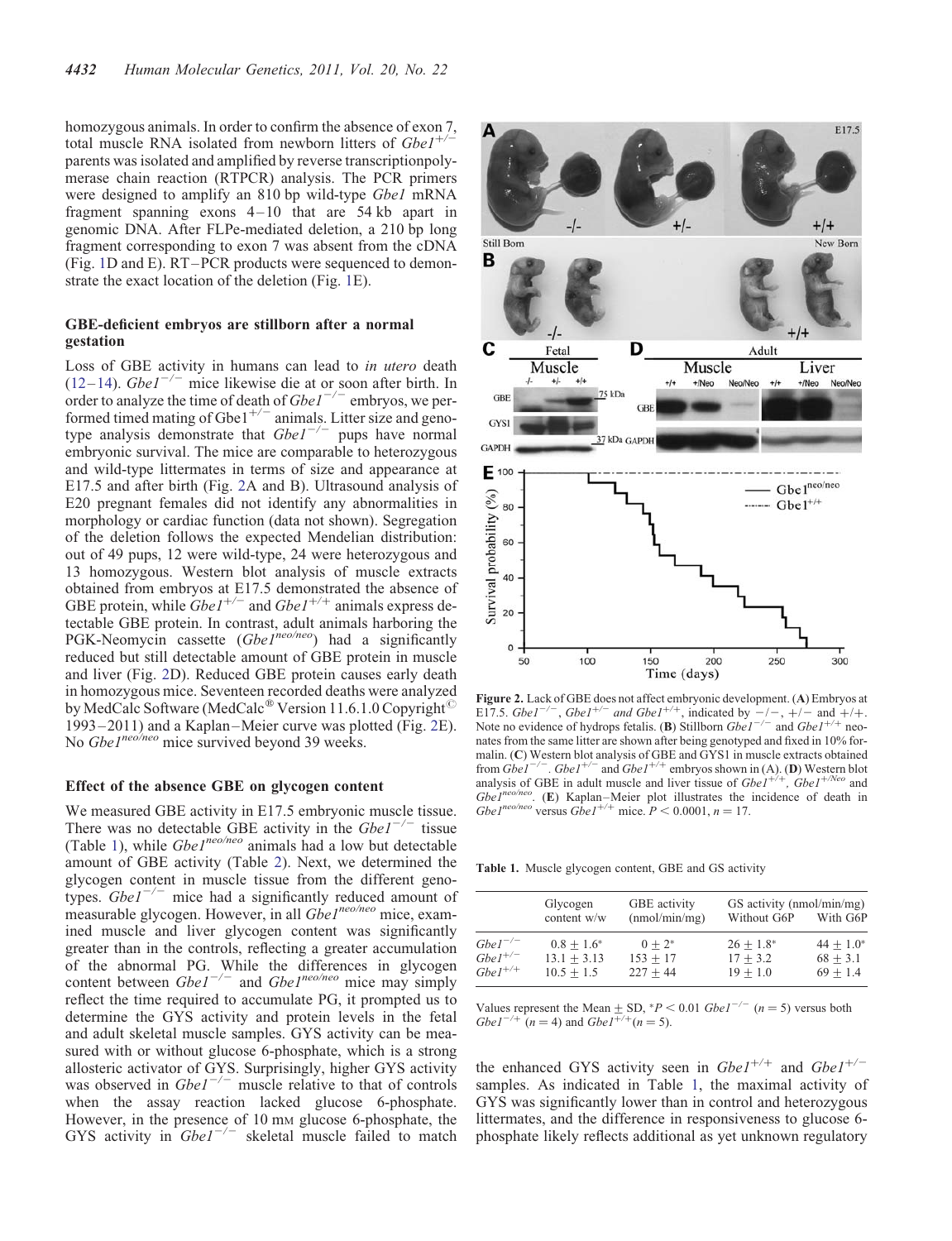|              | $GbeI^{+/+}$ | $Gbe1^{neo/neo}$ | Percent change |
|--------------|--------------|------------------|----------------|
| <b>Brain</b> | $230 + 17$   | $25 + 8$         | 11%            |
| Heart        | $457 + 56$   | $72 + 34$        | 16%            |
| Liver        | $855 + 43$   | $115 + 42$       | 13%            |
| Kidney       | $497 + 43$   | ND.              |                |
| Muscle       | $251 + 23$   | $38 + 18$        | 15%            |

<span id="page-3-0"></span>**Table 2.** Tissue GBE activity in wild-type and  $Gbe1^{neo/heo}$  deficient mice

Values represent the mean  $\pm$  SD,  $P < 0.001$  (n = 6 for each group); ND, not detected.

changes to GYS in the absence of GBE activity. Western blotting revealed comparable amounts of GYS1 protein in all three genotypes (Fig. [2](#page-2-0)C);  $Gbe1^{-/-}$  neonates contain detectable PG. We determined whether glycogen is present in other fetal tissues. Due to size limitations, we used whole-mount embryo sections and assessed the glycogen content by histochemistry. Whole embryos were fixed in 10% buffered formaldehyde and sections were stained with Periodic Schiff base (PAS). Before PAS staining, the slides were either untreated or treated with diastase (alpha amylase). Limited digestion with diastase degrades almost all structurally normal glycogen, while longer and poorly branched PG remains intact and thus stains with PAS. Whole cross-sections were examined by light microscopy and vacuoles in the control neonatal liver can be seen (Fig. 3A), where glycogen was present. In contrast,  $Gbe1^{-/-}$  liver lacked any significant vacuoles, reflecting an overall reduction in glycogen, but a detectable accumulation of PG (Fig. 3B). Similarly, following diastase digestion, glycogen was absent from intercostal muscles of  $Gbe^{+/+}$  newborn pups (Fig. 3C), but PG was readily observed in  $Gbe1^{-/-}$  animals (Fig. 3D). In the heart,  $Gbe^{-/-}$  newborn pups exhibited extensive vacuolization (Fig. 3F and H) in comparison to control mice (Fig. 3E and G), and there was widespread and prominent PG accumulation (Fig. 3H).

#### Low GBE activity leads to PG formation in tissues

Clinically, GSD IV is diagnosed by the presence of poorly branched glycogen that is resistant to diastase digestion. Therefore, we examined the accumulation of diastase-resistant PG in multiple organs from 4-month-old Gbe1<sup>neo/neo</sup> mice. The juvenile and adult form of GSD IV is typically a neuromuscular disorder, therefore brain and muscle samples were examined first. Brain sections of Gbe1<sup>neo/neo</sup> mice had PG bodies located in the somas and extended processes of neurons (Fig. [4](#page-4-0)A and B). Skeletal muscle and heart sections also showed PG bodies, which were absent in normal muscle and heart (Fig. [4C](#page-4-0)–F).

Liver stores glucose in the form of glycogen and uses it to maintain blood glucose levels between meals, therefore liver tissue was examined for the accumulation of PG, and there was a significant amount of PG following diastase digestion compared with control sections (Fig. [4](#page-4-0)G and H). However, a similar PG accumulation was not observed in smooth muscle, kidney or spleen sections [\(Supplementary Ma](http://hmg.oxfordjournals.org/lookup/suppl/doi:10.1093/hmg/ddr371/-/DC1)[terial, Figure\)](http://hmg.oxfordjournals.org/lookup/suppl/doi:10.1093/hmg/ddr371/-/DC1).



Figure 3.  $Gbel^{-/-}$  newborns accumulate abnormal glycogen in multiple tissues. Formalin-fixed, paraffin-embedded sections of whole mouse newborns digested with diastase and PAS stained for glycogen. Control (A) and  $Gbe1^{-/-}$  (B) liver sections, note the reduction in cleared areas in the  $(B)$  liver sections, note the reduction in cleared areas in the  $Gbel^{-/-}$  liver, reflecting reduction in total glycogen content, while also accumulating PG ( $\times$ 400 magnification). Intercostal muscles control (C) and *Gbe1<sup>-/-</sup>* (D) mice ( $\times$ 400 magnification), note the red stained PG. Control  $Gbe1^{-/-}$  (D) mice (×400 magnification), note the red stained PG. Control (E) and  $Gbe1^{-/-}$  (F) heart sections (×40 magnification); boxed area (×400 magnification) from the  $GbeI^{-/-}$  tissue exhibits widespread vacuolization and extensive PG accumulation in comparison to the control (G and H).

#### Accumulated PG is not membrane-bound

Heart and skeletal muscle samples were prepared and examined by electron microscopy. Heart and skeletal muscle images show PG bodies of 1 and 5  $\mu$ m size, respectively. Magnified images clearly show that PG is not membranebound but free in the cytosol, both in skeletal muscle and heart (Fig. [5A](#page-4-0) and B).

# Glucose metabolism is subtly altered in  $Gbe1^{neo/neo}$  mice

A defect in synthesizing normal glycogen and degrading abnormal PG may be expected to interfere with normal glucose uptake and release. Therefore, adult  $Gbe1^{neo/neo}$ animals were assessed for their ability to store and mobilize glucose efficiently by glucose tolerance testing. Figure [6](#page-4-0)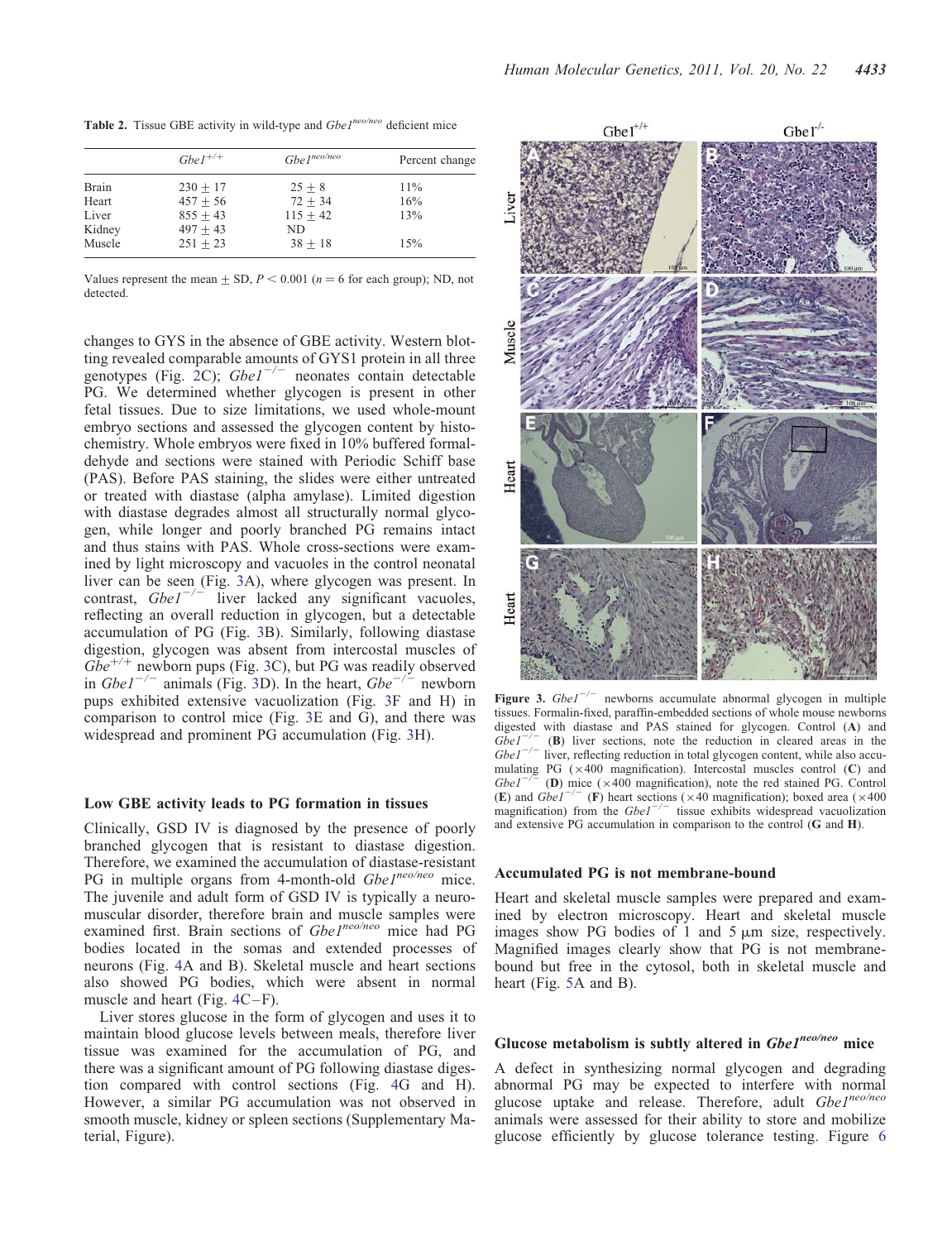<span id="page-4-0"></span>

Figure 4. Decreased GBE activity leads to widespread PG accumulation. PG (red stain) is detected in brain, heart, skeletal muscle and liver sections from  $GbeI^{neo/neo}$  mice. Images are  $\times$  400 magnification, except for muscle sections  $\frac{1}{20}$  mice. Images are  $\times$  400 magnification, except for muscle sections photographed at  $\times$  200 magnification.

shows that  $Gbe1^{neo/neo}$  animals were mildly hypoglycemic after a 16 h fast compared with controls. After glucose administration, peak blood glucose values in  $Gbe1^{neo/neo}$  animals were similar to controls, but glucose values returned to baseline in  $\leq 90$  min in Gbe1<sup>neo7neo</sup> mice, while in the control animals blood glucose decreased more gradually over a 3 h period.

# Catabolism of PG is different in  $GbeI^{neo/neo}$  liver than in muscle and other tissues

The rapid absorption of glucose and slightly lower blood glucose levels raised the question of whether the liver in  $Gbe1^{neo/heo}$  animals can adequately degrade PG that has been formed during feeding. Animals were fasted for 16 h and muscle and liver glycogen content assessed by biochemical analysis. The quality of glycogen was tested by PAS staining after diastase digestion. Glycogen levels were quantified as percent glucose weight by wet tissue weight  $(w/w)$  (Fig. [7A](#page-5-0)). Before fasting,  $GbeI^{neo/neo}$  animals have significantly higher glycogen content in liver and muscle in comparison to control animals. After fasting for 16 h, muscle glycogen



Figure 5. PG is not membrane-bound in skeletal muscle and cardiac myofibers. Transmission electron micrograph showing the ultra structure of PG in skeletal muscle  $(A)$  and heart  $(B)$ . Two micrographs on the right show the framed areas in higher magnification [10- (top) and 20- (bottom) fold].



Figure 6. Gbe1<sup>neo/neo</sup> mice have lower blood glucose levels before and after a glucose challenge. Glucose tolerance curves in wild-type (diamond) and GBEdeficient (square) groups ( $n = 6$  for each group). Error bars for the different time point values represent the mean  $\pm$  SD,  $P < 0.01$  where indicated (\*).

content did not change in  $Gbe1^{neo/neo}$  mice, while control animals had significantly lower muscle glycogen content, reflecting the degradation of muscle glycogen. However, liver glycogen content decreased significantly in Gbe1<sup>neo/neo</sup> animals after fasting, indicating that, unlike muscle,  $Gbe1^{neo/neo}$ liver utilized PG during fasting. Histological analysis of liver confirmed the accumulation and degradation of PG (Fig. [7B](#page-5-0)), whereas muscle and heart sections demonstrate significant amounts of PG even after fasting.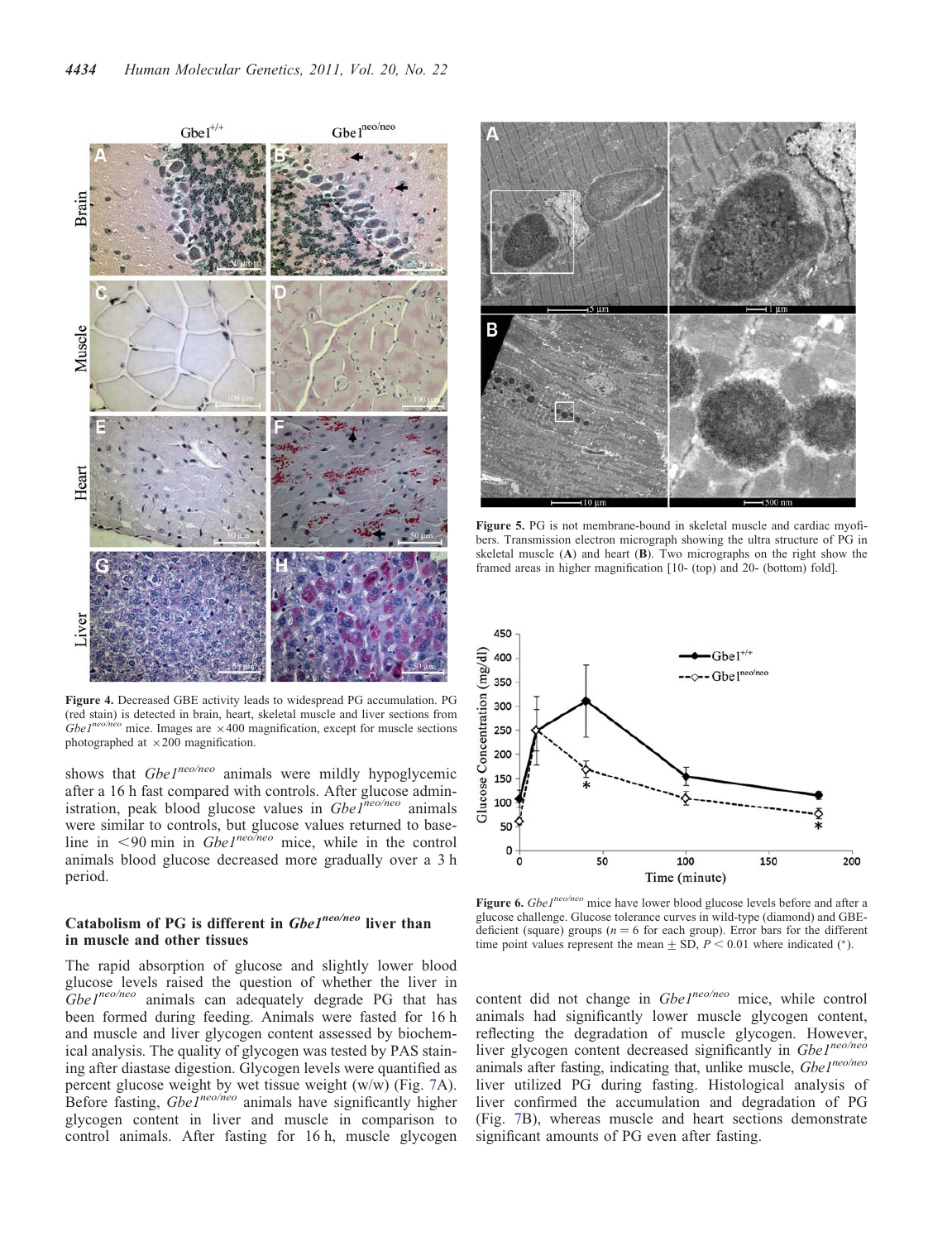<span id="page-5-0"></span>

Figure 7. GBE-deficient liver can degrade PG during fasting. (A) Liver and muscle glycogen content in wild-type and  $Gbe1^{neo/neo}$  animals was measured before and after a 16 h fast ( $n = 5$  for each treatment). Glycogen content is expressed as percent glucose w/w in fresh tissue. Error bars represent the mean  $\pm$  SD,  $P < 0.001$ where indicated (\*). (B) Diastase treated and PAS stained liver, skeletal muscle and heart sections from the 16 h fasted wild-type and Gbe1<sup>neo/neo</sup> mice.

# **DISCUSSION**

GBE deficiency is a rare disorder with a very heterogeneous clinical presentation that appears to be determined in part by the degree of residual enzyme activity. Complete loss of activity in humans is lethal either in the third trimester of pregnancy or in infancy, while mutations that reduce enzyme activity cause juvenile or adult-onset disease. Juvenile onset disease typically exhibits liver and/or heart involvement, while adult-onset disease is mainly a neuromuscular disorder and may be misdiagnosed as amyotrophic lateral sclerosis, multiple sclerosis or Alzheimer disease [\(5](#page-8-0),[7,15](#page-8-0)). Here we describe a mouse model of GSD IV that accurately recapitulates histological this disease spectrum. Deletion of exon 7 eliminates enzyme activity

in all tissues and thus is a model of Andersen disease. In contrast, decreasing the expression of the *Gbe1* via transcriptional interference by the reverse-oriented PGK-Neomycin cassette leads to a hypomorphic allele with residual enzyme activity and later onset of disease, yet a pronounced accumulation of PG. Exon 7 of *Gbe1* contains the c-terminus of the alpha amylase domain and the linker region that connects the alpha amylase domain to the glycosyl transferase domain. Since exon 7 encodes an in-frame 70-amino acid polypeptide, its deletion may potentially lead to an internally truncated protein. Unfortunately, our western blot result does not show the shorter predicted protein due to a cross-reacting band that obscures the predicted size. Removal of exon 7 in vivo by FLPe-mediated recombination leads to  $Gbel^{-/-}$  pups that die at birth. In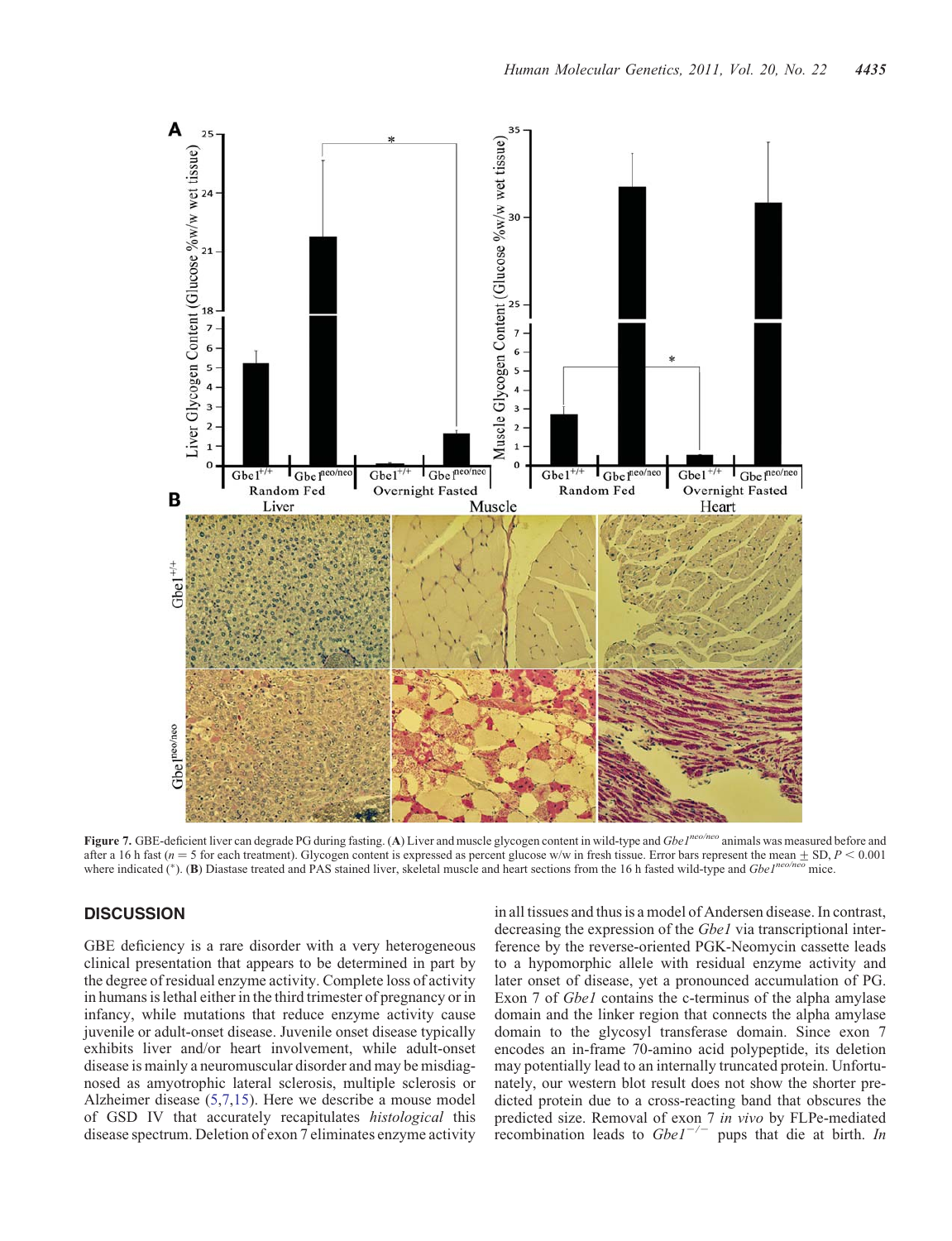utero development appears unaffected by the mutation. While total glycogen content is reduced in all tissues, a significant amount of PG is present. This finding is in contrast to that reported recently by Lee et al. ([13\)](#page-8-0), where a nonsense mutation in Gbe1 was identified following random chemical mutagenesis. The authors reported little accumulation of PG, and attributed the embryonic lethality that was observed to a developmental heart defect (ventricular non-compaction) and fetal hydrops, findings we have not observed. This difference may reflect strain-specific differences, or, perhaps less likely, a second linked mutation present in the mutagenized strain studied. The absence of significant amounts of PG in the strain reported by Lee *et al.* is in contrast to the observed accumulation of PG in postmortem human embryos harboring large homozygous deletions or point mutations that are predicted to eliminate GBE activity ([16\)](#page-8-0). In these human cases, PG accumulated in vital organs such as the brain stem and the sympathetic and parasympathetic nervous system that control postnatal respiration.

Normally, glycogen is found in fetal skeletal muscle, liver and heart, as shown in the PAS staining of whole-mount wild-type E17.5 embryo sections. This demonstrates that there is fetal glycogen synthesis and thus GYS activity that would be required to initiate glycogen synthesis. This fetal glycogen is stored to be used during delivery and after birth in order to provide glucose until newborns begin feeding. With this in mind, we studied the GYS activity in embryos. GYS is under both hormonal and allosteric regulation by glucose-6 phosphate. Allosteric regulation is believed to supersede the hormonal inhibition mediated by phosphorylation, so as to protect the cell against very high intracellular glucose concentrations. High intracellular glucose causes glycogen accumulation irrespective of cellular energy status, as demonstrated in disorders of glycolysis, where, despite a metabolic block in glycolysis that causes an intracellular energy deficit, glycogen still accumulates ([17,18](#page-8-0)). We have found substantial GYS activity in  $Gbe1^{-/-}$  skeletal muscle and abundant GYS protein. However, GYS activity in  $Gbe1^{-/-}$  mice is considerably less responsive to glucose 6-phosphate-mediated activation in comparison to that of control mice, suggesting that there is a minimal requirement for GBE in the allosteric activation of GYS. Lack of glycogen in tissues in the absence of GYS has been reported previously [\(19](#page-8-0),[20\)](#page-8-0). Unlike GBE, GYS has two isoforms; liver-specific GYS2 and GYS1 that is expressed in other tissues. GYS2 deficient mice have near-normal development, whereas 90% of GYS1-deficient mice die after birth. Thus, given that there is a single *Gbe1* locus, *Gbe1<sup>-/-</sup>* mice mimic the course of GYS1-deficient mice, yet, like GYS2-deficient mice, also lack significant amounts of liver glycogen (but readily detectable PG). Hence, the early death of GBE-deficient mice is likely not solely a consequence of an absence of structurally normal glycogen in the liver. While we did not observe hydropic embryos or left ventricular non-compaction, the hearts of  $GbeI^{-/-}$  mice appear to have disrupted myocardial architecture in association with widespread PG accumulation. Future studies in  $Gbe1^{-/-}$  mice will address the molecular basis for this structurally abnormal myocardium.

The PGK-Neomycin cassette used for positive selection in mouse embryonic stem (ES) cells alters the expression of Gbe1. Both GBE activity assays and western blotting have shown that transcription of the *Gbe1* gene has been reduced.

This has generated a phenotype similar to the juvenile and adult forms of GSD IV. Point mutations that decrease enzyme activity such as Y329S and R545H cause amylopectinosis as a recessive trait. Thus, in order to manifest the disease, enzyme activity must be  $<50\%$  ([21\)](#page-8-0). However, there are rare case reports of manifesting heterozygotes, with clinical features occurring in the sixth decade of life [\(22](#page-8-0)). In aged humans and animals, PG-like bodies known as corpora amylacea can be seen in white matter and axons, but the relationship to GBE activity remains unexplored [\(23](#page-8-0)–[26](#page-9-0)).  $Gbel^{+7-}$  mice will be aged to determine whether a reduction in GBE can lead to the formation of PG bodies in the brain.

PG is also a component of the Lafora bodies that lead to progressive myoclonus epilepsy [Lafora disease (LD)]. Lafora disease is an autosomal recessive disorder that becomes symptomatic in teenage years, with progressive myoclonic epilepsy leading to death within a decade. LD are found in the pericarya of neurons and other cell types. The pathogenic mechanism of Lafora disease does not involve the glycogenolytic enzymes per se, but is caused by the functional loss of regulatory enzymes that may indirectly affect glycogenolytic enzymes [\(27](#page-9-0)). Two genes causing LD, EPM2A and NHLRC1 (EPM2B), have been identified ([28,29](#page-9-0)). An animal model of LD has been described; however, the exact mechanism of PG formation is not fully understood ([30](#page-9-0)–[32\)](#page-9-0). Thus, breeding GBE-deficient mice to LD mice would explore the role of GBE in the pathogenesis of LD.

 $Gbe1^{neo/heo}$  mice tolerate fasting and respond to a glucose bolus in a near normal manner, suggesting that storage of glucose as glycogen or PG can occur very efficiently, even with low GBE activity. However, there is a tissue-specific difference in the ability to degrade PG, as reflected by the persistence of muscle PG after fasting, in contrast to its depletion in liver. The loss of PG from the liver belies the common belief that PG is an inert indigestible molecule and suggests that differences between hepatic phosphorylase and myophosphorylase may account for this observation. We found that PG can be degraded in liver but not in other tissues. Further studies will be necessary to compare glycogen breakdown in muscle of  $Gbe1^{Neo/Neo}$  mice not only after fasting, but also after exercise, and after a combination of the two conditions.

These results raise the possibility of treatment strategies that enhance the physiologic degradation of PG. Therefore, this mouse model will serve as a useful tool for examining the biology of PG formation and its degradation, and as a means for testing possible therapeutic approaches.

# MATERIALS AND METHODS

#### Targeting of Gbe1

The *Gbe1* targeting vector was assembled by PCR-amplified and restriction enzyme-digested fragments from ES 129Sv mouse DNA. A 1020 bp NheI fragment containing Exon 7 was cloned and modified by inserting FRT oligos upstream and downstream of exon 7. A PGK promoter-Neomycin resistance cassette flanked by loxP sites was cloned 5′ to the FRT site downstream of seventh exon for positive drug selection. The final construct contained a 2.1 kb 5′ -short recombination arm composed of a portion of intron 6, the upstream FRT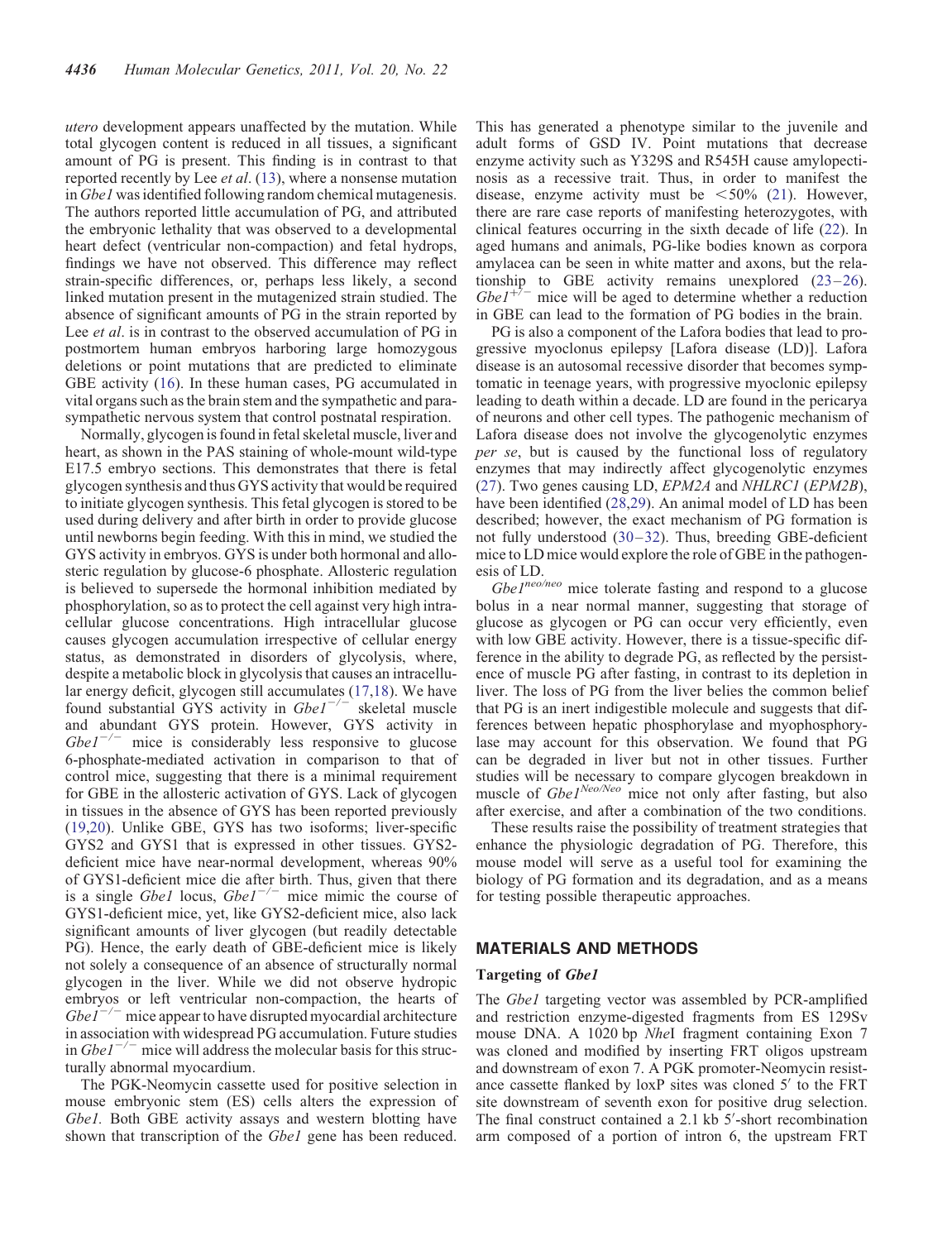site followed by exon 7, the PGK-Neomycin resistance cassette for positive selection flanked by loxP sites and the FRT site on the 3′ end, followed by a 6.5 kb long recombination arm spanning intron 7. Finally, a MC1-driven thymidine kinase-1 gene was incorporated into the plasmid for negative selection against non-homologous recombination (Fig. [1](#page-1-0)). All of the junctions in the final construct were confirmed by sequencing and restriction enzyme digestion. The NotI lineralized vector was electroporated into AB2.2 ES cells by the mouse transgenic core facility at Baylor College of Medicine Houston,  $T\overline{X}$ . Selection of ES cells used Ganciclovir<sup>®</sup> as a negative selection drug and G418 for positive selection. Cells surviving in the presence of G418 were screened by PCR for appropriately targeted integration. Positive ES cell clones were confirmed by additional PCR and Southern analyses to contain the two FRT sites to be correctly targeted at both the 5′ - and 3′ -ends of exon 7. These ES cells were used to generate chimeric mice by blastocyst microinjection and these mice bred to confirm transmission of the targeted allele.

#### Genotyping wild-type and cre recombined alleles

Tail DNA was isolated by standard techniques and the Gbe1 locus PCR amplified using primers, 5′ -AGC TTT GGT TAT AGA CGA ATC ACT, b, 5′ -GTC TAT GTC CAG CAC AGT ATT AAG GA and c.-5′ -TCC TGA AAT GGG ATA TAT GGG ATA TG. PCR reaction was prepared as described in the vendor's protocol (New England BioLabs). Thermal cycles were programmed for touchdown PCR as follows; initial 5 min denaturation at  $95^{\circ}$ C followed by touchdown PCR cycles with the following steps; denaturation at  $95^{\circ}$ C for 30 min, annealing at  $65^{\circ}$ C decreasing 0.5°C every cycle for the next 20 cycles and  $72^{\circ}$ C extension. After the touchdown protocol, 20 cycles of regular PCR were carried out starting with 95 $\degree$ C denaturation for 30 s, annealing at 55 $\degree$ C for 30 s and primer extension at 72 $\mathrm{^{\circ}C}$  for 45 s. Amplified fragments are separated on 2% agarose gel and photographed.

#### Glucose tolerance testing

Mice from control and GBE-deficient groups were fasted for 16 h. D-Glucose (1.2 mg/g weight) was injected into the peritoneum of conscious mice. Blood was obtained from the tail at 0, 10, 40, 100 and 180 min after injection, and the glucose concentration was determined with an Elite glucose meter (Glucometer Elite, Bayer).

## Preparation of samples for biochemical analyses

Four to 6 months old adult animals and 4-month-old female mice on the 17th day of pregnancy were anesthetized by Iso-Thesia<sup>TM</sup> (Butler Animal Health Supply, Dublin, OH, USA) inhalation and sacrificed by cervical dislocation. The embryos and the tissues of adult animals were immediately frozen in liquid nitrogen and stored at  $-80^{\circ}$ C for further analyses. Tissues were cut, weighed and homogenized in the assay buffers as described below.

#### Western analysis

For western analysis, a  $30 \mu g$  of tissue homogenate was subjected to sodium dodecyl sulfate-polyacrylamide gel electrophoresis. Proteins were transferred to nitrocellulose membranes and incubated with monoclonal antibodies raised against human GBE and GYS1 (Origene, Rockville, MD, USA). Detection was achieved with horseradish peroxidaseconjugated secondary antibodies and enhanced chemiluminescence.

# Quantification of glycogen

Glycogen content was estimated by measuring glucose released by amyloglucosidase digestion of ethanolprecipitated glycogen from muscle or liver tissue, as described [\(33](#page-9-0)). Samples of frozen muscle and liver tissue ( $\sim$ 30–60 mg) were boiled in 200  $\mu$ l of 30% (wt/vol) KOH for 30 min with occasional shaking. After cooling, 67  $\mu$ l of 0.25 M Na<sub>2</sub>SO<sub>4</sub> and  $535 \mu l$  of ethanol were added. Next, samples were centrifuged at 14 500g for 20 min at  $4^{\circ}$ C to collect glycogen. The glycogen pellet was suspended in water (100  $\mu$ l), 200  $\mu$ l of ethanol was added and centrifugation as described above was used to harvest glycogen. This ethanol precipitation step was repeated, and the glycogen pellet was dried in a Speed-Vac. Dried glycogen pellets were suspended in  $100 \mu l$  of amyloglucosidase [0.3 mg/ml in 0.2 <sup>M</sup> sodium acetate (pH 4.8)] and incubated at  $37^{\circ}$ C for 3 h to digest glycogen. To determine the glucose concentration in the samples, an aliquot  $(5 \mu I)$  of digested glycogen was added to 95 ml of a solution containing 0.3 M triethanolamine (pH 7.6), 0.4 mM  $MgCl<sub>2</sub>$ , 0.9 mM NADP, 1 mm ATP and 0.1 µg of glucose-6-phosphate dehydrogenase/ ml. The absorbance at 340 nm was read before and after the addition of  $0.1 \mu g$  of hexokinase.

## GBE activity

GBE activity was assayed as described by Tay et al. [\(14](#page-8-0)). Briefly, frozen tissue samples were homogenized in all-glass homogenizers in nine volumes of 5 mm Tris, 1 mm ethylene diamine tetra acetic acid (EDTA), 5 mm mercaptoethanol, pH 7.2 and centrifuged at 9200g for 10 min. Branching enzyme activity was measured by an indirect assay based on incorporation of radioactive glucose-1-phosphate (PerkinElmer Life and Analytical Sciences, Boston, MA, USA) into glycogen by the reverse activity of phosphorylase a (Sigma, St Lois, MO, USA) as an auxiliary enzyme. At 30, 45 and 60 min time intervals,  $5 \mu l$  of reaction mix was spotted on Whatman<sup>w</sup> Number 5 qualitative filter paper (Maidstone, UK). Unincorporated glucose-1-phosphate was washed for 15 min using three changes of 66% v/v ethanol. Glycogen bound radioactive glucose-1-phosphate was quantified by liquid scintillation counter (Packard Instruments, Boston, MA, USA).

#### GYS activity

GYS activity was measured as described  $(18)$  $(18)$ . Briefly, 15  $\mu$ g muscle extracts homogenized in cold homogenization buffer  $(50 \text{ mm}$  Tris Acetate, pH 7.8, 20 mm NaF and 2 mm EDTA)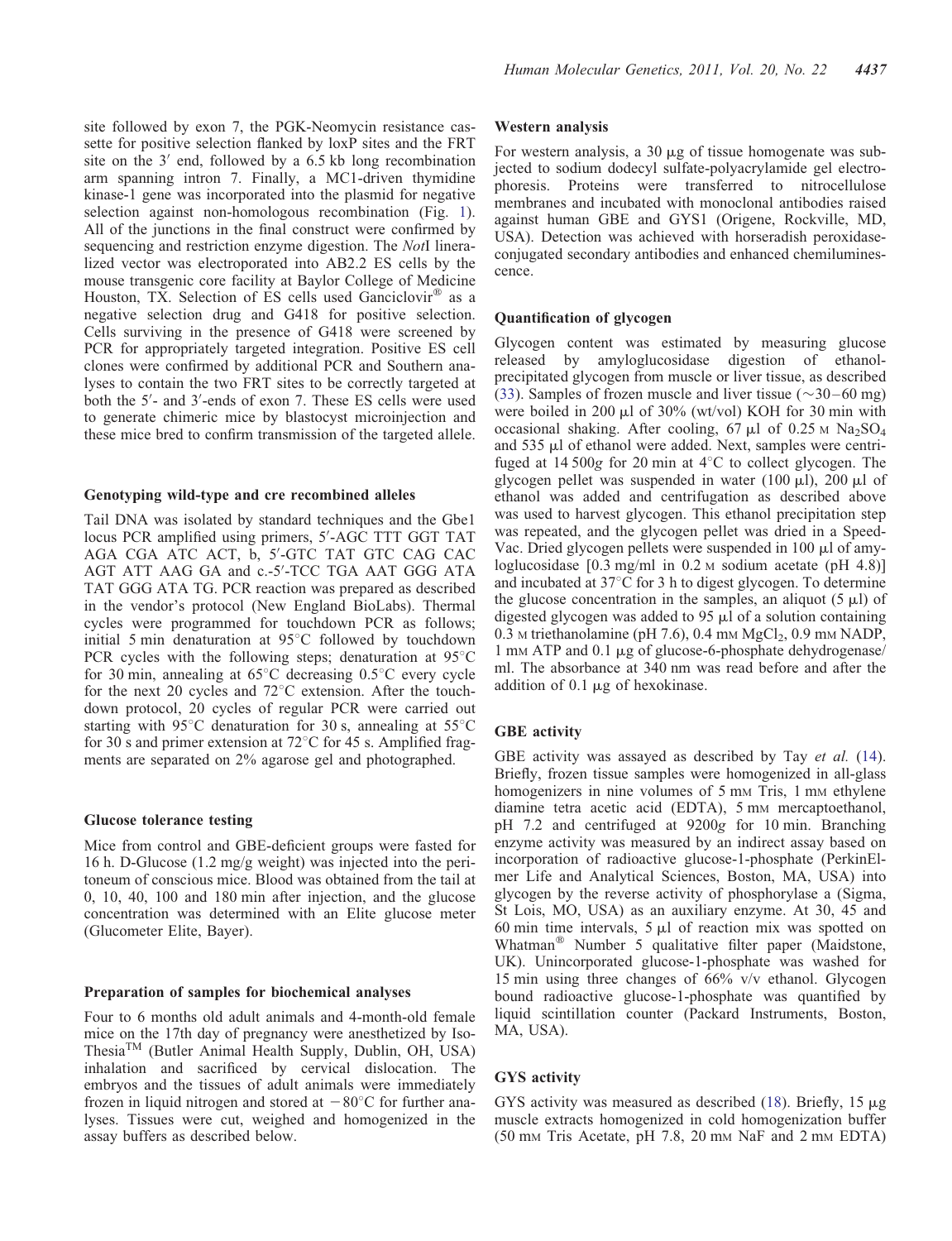<span id="page-8-0"></span>was incubated 20 and 40 min in assay buffer (4% glycogen,  $10 \text{ mm}$  UDP-glucose,  $^{14}$ C labeled UDP-Glucose,  $50 \text{ mm}$ Tris-HCl pH 7.8 and with or without 10 mm Glucose 6-phosphate). Ten microliters of the reaction mix were spotted at each time point onto Whatman<sup>®</sup> Number 5 qualitative filter paper, and the filter papers washed and quantified as described in the GBE assay protocol.

## Tissue staining and histochemistry

Tissue sections were prepared from 4-month-old mice, fixed in 10% formalin and embedded in paraffin. Slices of 5  $\mu$ m were deparaffinized, and one slide of each sectioned block was treated with 40 ml of 5  $\mu$ g/ml  $\alpha$ -Amylase (Sigma) for 25 s in a microwave oven set to 600 watts; slides, washed with deionized water and oxidized with 0.5% periodic acid for 5 min, stained with Schiff reagent for 15 min and then counterstained in hematoxylin for 15 min and rinsed in tap water. The slides were then examined by light microscopy (Nikon Eclipse90i, Melville, NY, USA).

# SUPPLEMENTARY MATERIAL

[Supplementary Material is available at](http://hmg.oxfordjournals.org/lookup/suppl/doi:10.1093/hmg/ddr371/-/DC1) HMG online.

# ACKNOWLEDGEMENTS

Our thanks to Doraine Rudman, Pamela Parson and Jim Barrish at Texas Children's Hospital and Bilqees Bhatti in the BCM Comparative Pathology Laboratory for technical assistance.

Conflict of Interest statement. None declared.

#### FUNDING

This work was supported by a Muscular dystrophy Association Development Grant (MDA10027); the Adult Polyglucosan Body Research Foundation (APBDRF); and the Intellectual and Developmental Disabilities Research Center and Digestive Diseases Center at Baylor College of Medicine. The IDDRC is funded by award number P30HD024064 from the NICHD. The content is solely the responsibility of the authors and does not necessarily represent the official views of the Eunice Kennedy Shriver NICHD or HIH.

## **REFERENCES**

- 1. Andersen, D.H. (1956) Familial cirrhosis of the liver with storage of abnormal glycogen. Lab. Invest., 5, 11-20.
- Suzuki, K., David, E. and Kutschman, B. (1971) Presenile dementia with 'Lafora-like' intraneuronal inclusions. Arch. Neurol., 25, 69–80.
- 3. Cafferty, M.S., Lovelace, R.E., Hays, A.P., Servidei, S., Dimauro, S. and Rowland, L.P. (1991) Polyglucosan body disease. Muscle Nerve, 14,  $102 - 107$ .
- 4. Gray, F., Gherardi, R., Marshall, A., Janota, I. and Poirier, J. (1988) Adult polyglucosan body disease (APBD). J. Neuropathol. Exp. Neurol., 47, 459– 474.
- 5. McDonald, T.D., Faust, P.L., Bruno, C., DiMauro, S. and Goldman, J.E. (1993) Polyglucosan body disease simulating amyotrophic lateral sclerosis. Neurology, 43, 785-790.
- 6. Peress, N.S., DiMauro, S. and Roxburgh, V.A. (1979) Adult polysaccharidosis. Clinicopathological, ultrastructural, and biochemical features. Arch. Neurol.,  $36, 840 - 845$ .
- 7. Robitaille, Y., Carpenter, S., Karpati, G. and DiMauro, S.D. (1980) A distinct form of adult polyglucosan body disease with massive involvement of central and peripheral neuronal processes and astrocytes: a report of four cases and a review of the occurrence of polyglucosan bodies in other conditions such as Lafora's disease and normal ageing. Brain, 103, 315–336.
- 8. Robertson, N.P., Wharton, S., Anderson, J. and Scolding, N.J. (1998) Adult polyglucosan body disease associated with an extrapyramidal syndrome. J. Neurol. Neurosurg. Psychiatry, 65, 788-790.
- 9. Ban, H.R., Kim, K.M., Jang, J.Y., Kim, G.H., You, H.W., Kim, K., Yu, E., Kim, D.Y., Kim, K.H., Lee, Y.J. et al. (2009) Living donor liver transplantation in a Korean child with glycogen storage disease type IV and a GBE1 mutation. Gut. Liver, 3, 60-63.
- 10. Fyfe, J.C., Giger, U., Van Winkle, T.J., Haskins, M.E., Steinberg, S.A., Wang, P. and Patterson, D.F. (1992) Glycogen storage disease type IV: inherited deficiency of branching enzyme activity in cats. Pediatr. Res., 32, 719–725.
- 11. Valberg, S.J., Ward, T.L., Rush, B., Kinde, H., Hiraragi, H., Nahey, D., Fyfe, J. and Mickelson, J.R. (2001) Glycogen branching enzyme deficiency in quarter horse foals. J. Vet. Intern. Med., 15, 572-580.
- 12. Bruno, C., van Diggelen, O.P., Cassandrini, D., Gimpelev, M., Giuffre, B., Donati, M.A., Introvini, P., Alegria, A., Assereto, S., Morandi, L. et al. (2004) Clinical and genetic heterogeneity of branching enzyme deficiency (glycogenosis type IV). Neurology, 63, 1053–1058.
- 13. Lee, Y.C., Chang, C.J., Bali, D., Chen, Y.T. and Yan, Y.T. (2010) Glycogen-branching enzyme deficiency leads to abnormal cardiac development: novel insights into glycogen storage disease IV. Hum. Mol. Genet., 20, 455-465.
- 14. Tay, S.K., Akman, H.O., Chung, W.K., Pike, M.G., Muntoni, F., Hays, A.P., Shanske, S., Valberg, S.J., Mickelson, J.R., Tanji, K. et al. (2004) Fatal infantile neuromuscular presentation of glycogen storage disease type IV. Neuromuscul. Disord., 14, 253–260.
- 15. Abel, T.J., Hebb, A.O., Keene, C.D., Born, D.E. and Silbergeld, D.L. (2010) Parahippocampal corpora amylacea: case report. Neurosurgery, 66, E1206–E1207.
- 16. Taratuto, A.L., Akman, H.O., Saccoliti, M., Riudavets, M., Arakaki, N., Mesa, L., Sevlever, G., Goebel, H. and Dimauro, S. (2010) Branching enzyme deficiency/glycogenosis storage disease type IV presenting as a severe congenital hypotonia: muscle biopsy and autopsy findings, biochemical and molecular genetic studies. Neuromuscul. Disord., 20, 783–790.
- 17. Baskaran, S., Roach, P.J., DePaoli-Roach, A.A. and Hurley, T.D. (2010) Structural basis for glucose-6-phosphate activation of glycogen synthase. Proc. Natl Acad. Sci. USA, 107, 17563–17568.
- 18. McCue, M.E., Valberg, S.J., Miller, M.B., Wade, C., DiMauro, S., Akman, H.O. and Mickelson, J.R. (2008) Glycogen synthase (GYS1) mutation causes a novel skeletal muscle glycogenosis. Genomics, 91, 458–466.
- 19. Pederson, B.A., Schroeder, J.M., Parker, G.E., Smith, M.W., DePaoli-Roach, A.A. and Roach, P.J. (2005) Glucose metabolism in mice lacking muscle glycogen synthase. Diabetes, 54, 3466–3473.
- 20. Irimia, J.M., Meyer, C.M., Peper, C.L., Zhai, L., Bock, C.B., Previs, S.F., McGuinness, O.P., DePaoli-Roach, A. and Roach, P.J. (2010) Impaired glucose tolerance and predisposition to the fasted state in liver glycogen synthase knock-out mice. J. Biol. Chem., 285, 12851–12861.
- 21. Bao, Y., Kishnani, P., Wu, J.Y. and Chen, Y.T. (1996) Hepatic and neuromuscular forms of glycogen storage disease type IV caused by mutations in the same glycogen-branching enzyme gene. J. Clin. Invest., 97, 941–948.
- 22. Ubogu, E.E., Hong, S.T., Akman, H.O., Dimauro, S., Katirji, B., Preston, D.C. and Shapiro, B.E. (2005) Adult polyglucosan body disease: a case report of a manifesting heterozygote. Muscle Nerve, 32, 675-681.
- 23. David, J.P., Ghozali, F., Fallet-Bianco, C., Wattez, A., Delaine, S., Boniface, B., Di Menza, C. and Delacourte, A. (1997) Glial reaction in the hippocampal formation is highly correlated with aging in human brain. Neurosci. Lett., 235, 53-56.
- 24. Hansen, L.A., Armstrong, D.M. and Terry, R.D. (1987) An immunohistochemical quantification of fibrous astrocytes in the aging human cerebral cortex. Neurobiol. Aging, 8, 1-6.